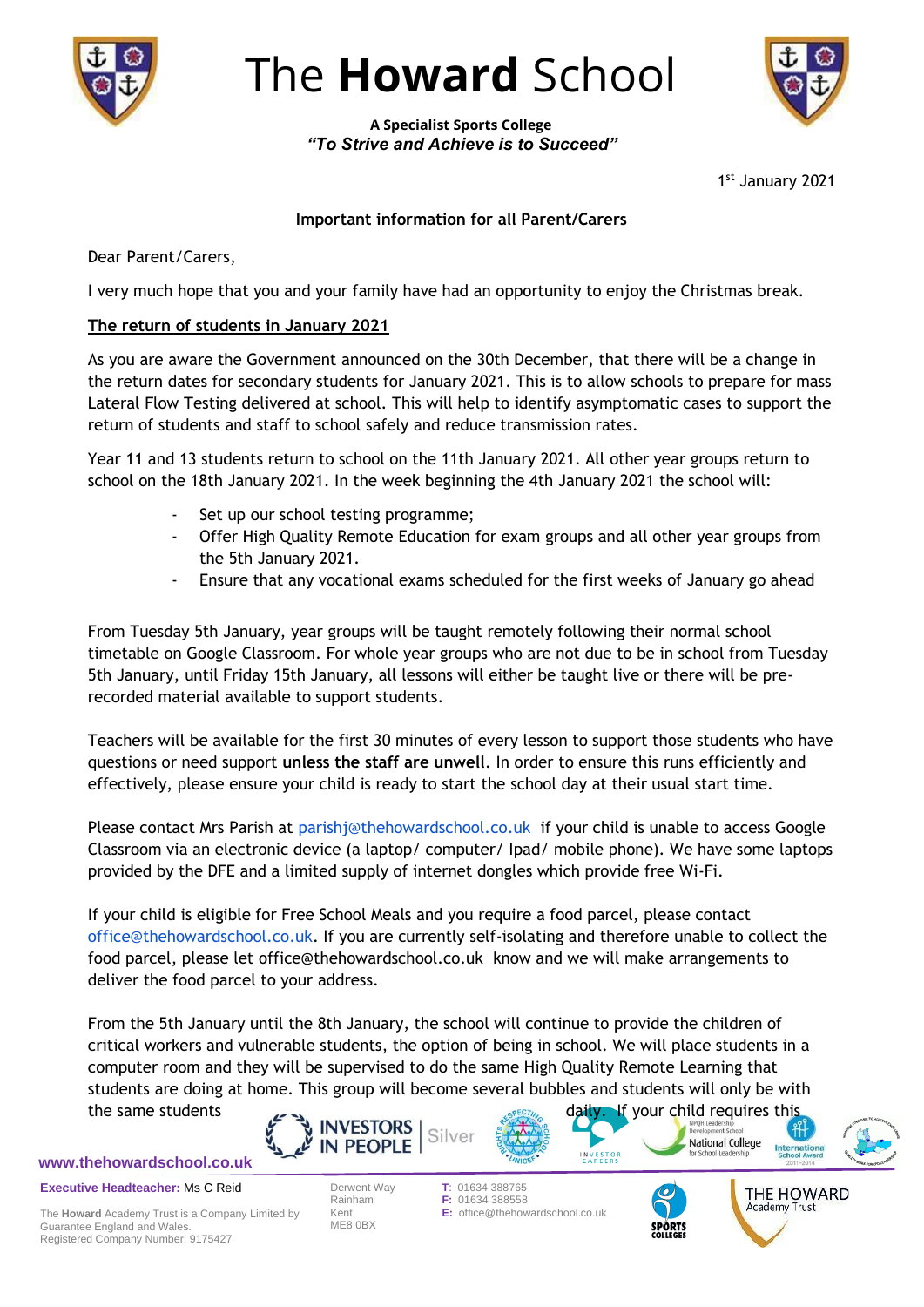provision and is eligible for it, please contact the relevant Head of Year, so we can make arrangements for this.

| Head of Year 7 - Mr Milton    | miltonn@thehowardschool.co.uk    |
|-------------------------------|----------------------------------|
| Head of Year 8 - Mr Murphy    | murphyj@thehowardschool.co.uk    |
| Head of Year 9 - Mr Longe     | longen@thehowardschool.co.uk     |
| Head of Year 10 - Ms Jaiyeoba | jaiyeobean@thehowardschool.co.uk |
| Head of Year 11 - Ms Ali      | alim@thehowardschool.co.uk       |
| Head of Sixth Form- Mr Loftus | loftuss@thehowardschool.co.uk    |

In addition to this, Year 7-9 students have their Knowledge Organisers for retrieval practice  $\mathbf \hat{a}$ revision.

Years 10-13 have additional learning platforms like Seneca learning or Mathswatch and teachers will make this provision clear to students via their Google Classroom stream. The school website also has Subject Reading Lists available.

CDW time is not taught, just timetabled subject lessons.

The Year 10 literature books are available via Google Classroom and can be accessed via phones as a form of digital device.

The canteen will close except to provide Free School Meals from Tuesday 5th January - Friday 8th January. Any student on site who does not have Free School Meals, will need to bring their own refreshments with them.

**All students will need to have a face covering with them on their return to school in January. Any students without a face covering will be sent home to get one, unless they are exempt. If there is any financial hardship that stops students having a face covering, please notify the relevant Head of Year and we will provide the student with a cotton mask.**

Please note that if your child becomes unwell or develops the symptoms associated with Covid-19, please do not send them into school.

## **Rapid, asymptomatic testing**

We are currently in the process of setting up our school 'Lateral Flow Testing' process and we will forward further information when it is completed, and we can begin testing. Mr Johal, Deputy Headteacher is the school lead on this for the school.

The Local authority is offering repeat testing to all students in Year 11 and 13 and secondary school staff. There are 5 Medway testing centres, and the current plan is that from Tuesday 5th to Friday 8th January, year 11 and 13 students can access these sites. This will mean that these two-year groups can have two tests, before returning to school on the 11th January. If for any reason this provision is withdrawn, we will make families aware of this.

People who have tested COVID positive in the last 90 days should not attend an asymptomatic test, as this may result in a false positive.

Students and staff will be able to book a test slot online directly. There are not sufficient slots for other members of the student's family, in these year groups – families will be able to access the sites and book slots the following week through core community testing sites.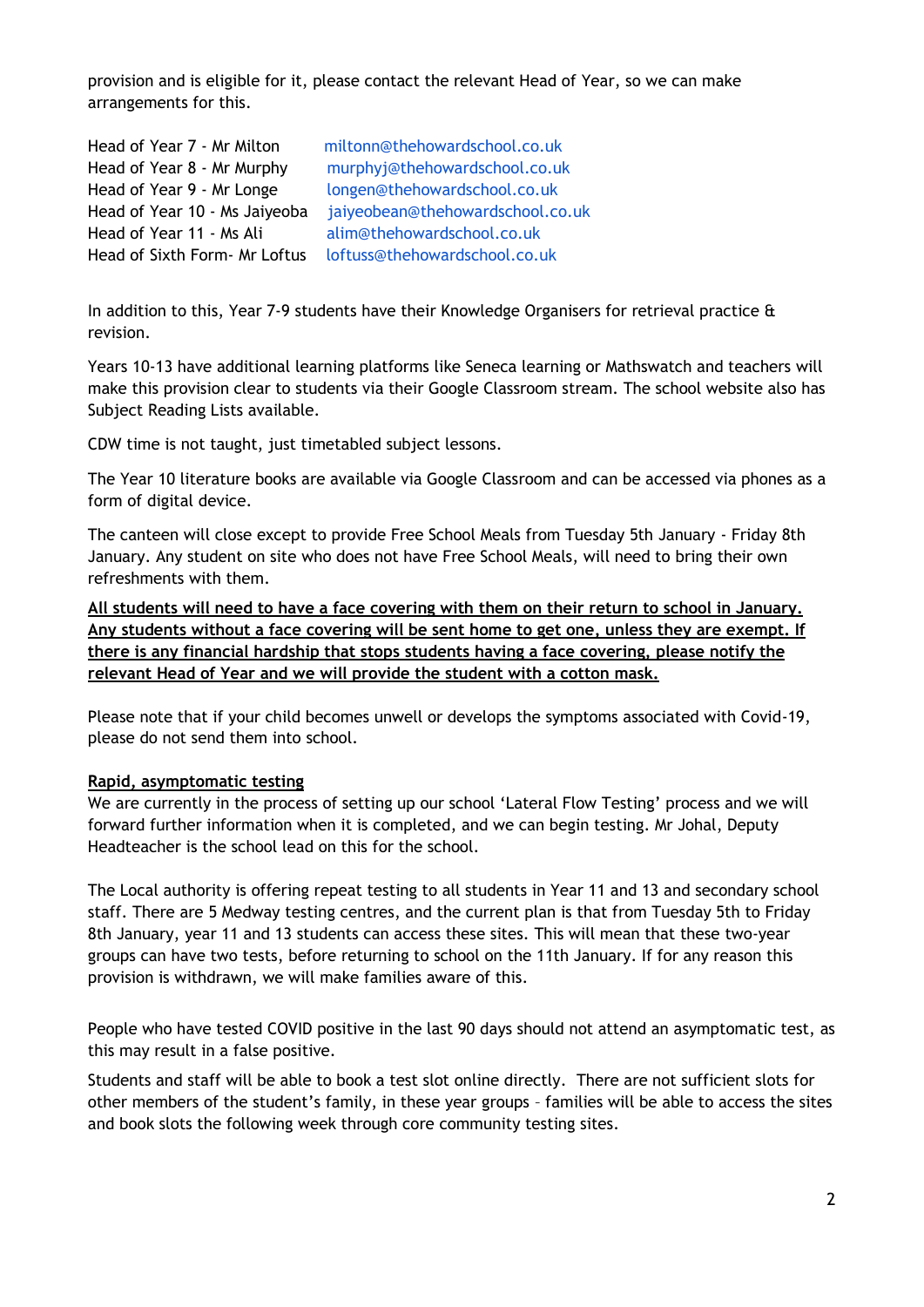**To support our planning if you would like your child to have the test in school, we require consent from parents, who wish their child to take a test, asap but by Tuesday 5th January. The school will be offering Lateral Flow Testing from Monday 11th January.** 

Please look at the following links and attached documents which provide information from the Department For Education about 'Lateral Flow Device Testing':

- 1. Testing launch information <https://twitter.com/educationgovuk/status/1338819876798992387?s=20>
- 2. Explainer video on lateral flow testing here: <https://twitter.com/10DowningStreet/status/1328387524490911745?s=20>
- 3. Attached Information regarding How the 'Lateral Flow Test' could be used if your child has close contact with someone who has tested positive at school. (Taken from the Covid-19 National Testing Programme: Schools & Colleges handbook)
- 4. Attached Information Leaflet about testing.

To summarise the main points from the guidance and how we intend to operate if a student tests positive:

The lateral flow device test consists of two tests which have to be taken several days apart.

- If a student tests positive during Lateral Flow Testing our pastoral support team will contact you and the student will either be sent home or we will request that he/she is collected from school.
- The student is then expected to follow the national guidance and order a PCR test or have one done outside of school. If the school has the relevant PCR tests, then the student will be given a PCR test to take home and self-isolate until the test result is known. If the PCR test result is negative, then the student can return to school. If the PCR result is positive, then the student should self-isolate for 10 days from when the test result is known (current public health guidance).
- If a student has had close contact with someone in school who has tested positive either via in school Lateral Flow Device Testing or from external testing, then our pastoral support team will contact you and we will either send the student home or request that he/she is collected from school. If you wish your child to return to school the following day they will need to take a 'lateral Flow Test' and test negative every day for 7 days to return to the classroom for each day after their test, or they can self-isolate for 10 days and will return to school on the  $11<sup>th</sup>$  day without further testing.

Participation in taking a test is voluntary and if you do not consent to your child taking the test, they will still be able to attend school unless they develop symptoms.

**If you do wish for your child to take the test, please read the attached 'Covid-19 Testing Privacy Statement' and complete the consent form and email it back to the school. Completed forms should be returned to [office@thehowardschool.co.uk](mailto:office@thehowardschool.co.uk)**

• For pupils and students younger than 16 years - this form must be completed by the parent or legal guardian. Please complete one consent form for each child you wish to participate in testing.

• Pupils and students over 16 who are able to provide informed consent - can complete this form themselves, having discussed participation with their parent / guardian if under 18.